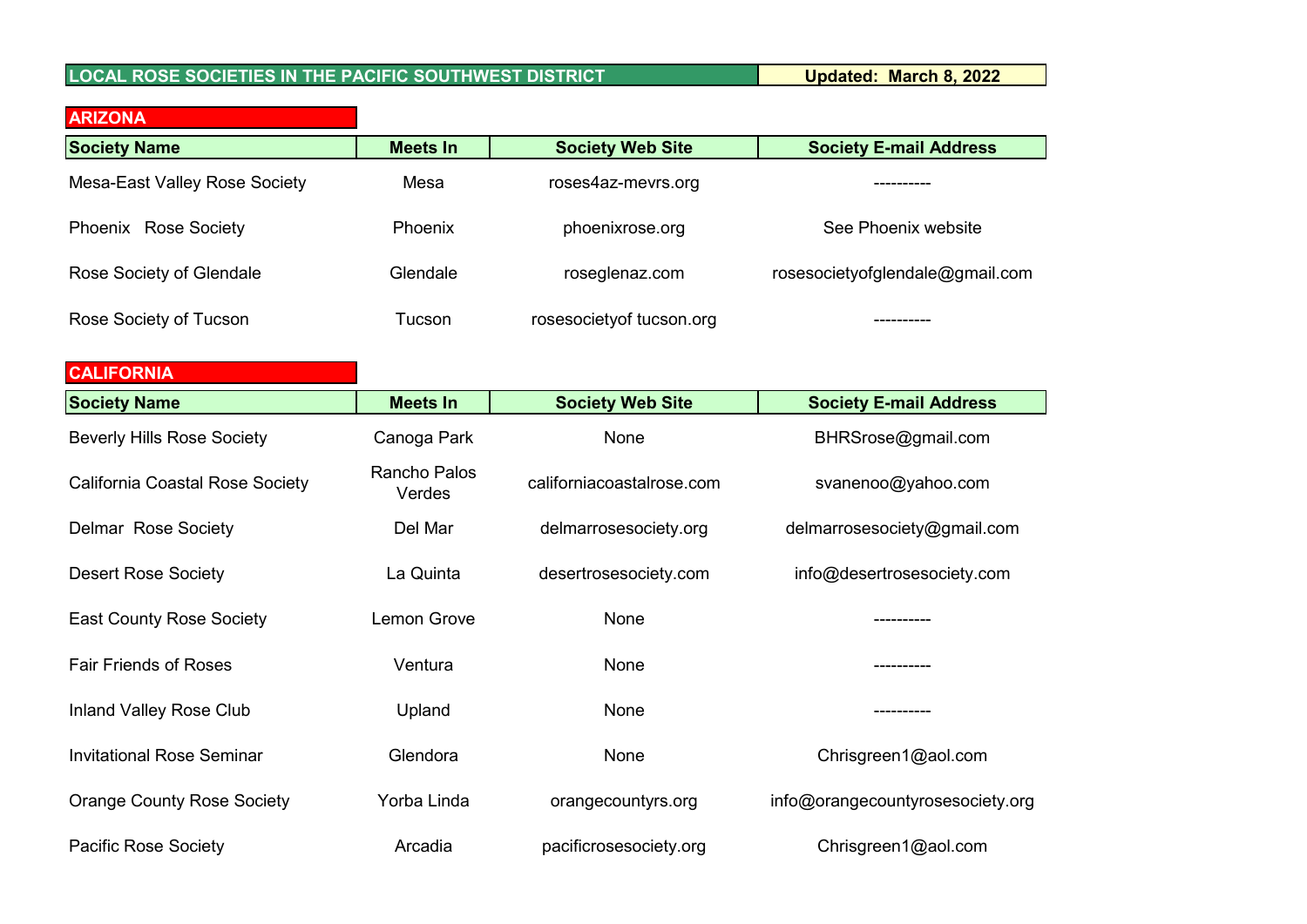| Rain Cross Rose Society                | <b>Riverside</b>     | Raincrossrosesociety.com        | raincrossrs@yahoo.com         |  |
|----------------------------------------|----------------------|---------------------------------|-------------------------------|--|
| Rose Society of Saddleback<br>Mountain | <b>Mission Viejo</b> | rosesrosesroses.org             | ---------                     |  |
| San Diego Rose Society                 | San Diego            | sandiegorosesociety.com         | Sandiegorosesociety@gmail.com |  |
| San Fernando Valley Rose Society       | Northridge           | sfyroses.org                    | ---------                     |  |
| Santa Barbara Rose Society             | Santa Barbara        | sbrose.org                      | budjones@aol.com              |  |
| Santa Clarita Rose Society             | Santa Clarita        | santaclaritarose.org            | rosextckb@aol.com             |  |
| <b>South Coast Rose Society</b>        | Palos Verdes         | None                            | svanenoo@yahoo.com            |  |
| <b>Temecula Valley Rose Society</b>    | Temecula             | temeculavalley rose society.org | temroses@gmail.com            |  |
| <b>Ventura County Rose Society</b>     | Ventura              | venturarose.org                 |                               |  |

| <b>NEVADA (South)</b>            |                 |                            |                               |
|----------------------------------|-----------------|----------------------------|-------------------------------|
| <b>Society Name</b>              | <b>Meets In</b> | <b>Society Web Site</b>    | <b>Society E-mail Address</b> |
| Las Vegas Valley Rose Society    | Las Vegas       | desertoasis.net            |                               |
| <b>South Valley Rose Society</b> | Las Vegas       | southvalleyrosesociety.com |                               |
| <b>NEW MEXICO</b>                |                 |                            |                               |
| <b>Society Name</b>              | <b>Meets In</b> | <b>Society Web Site</b>    | <b>Society E-mail Address</b> |
| <b>Albuquerque Rose Society</b>  | Albuquerque     | Albuquerquerose.com        | ABQRoseSociety@gmail.com      |
| Santa Fe Rose Society            | Santa Fe        | None                       | joanieor@hotmail.com          |